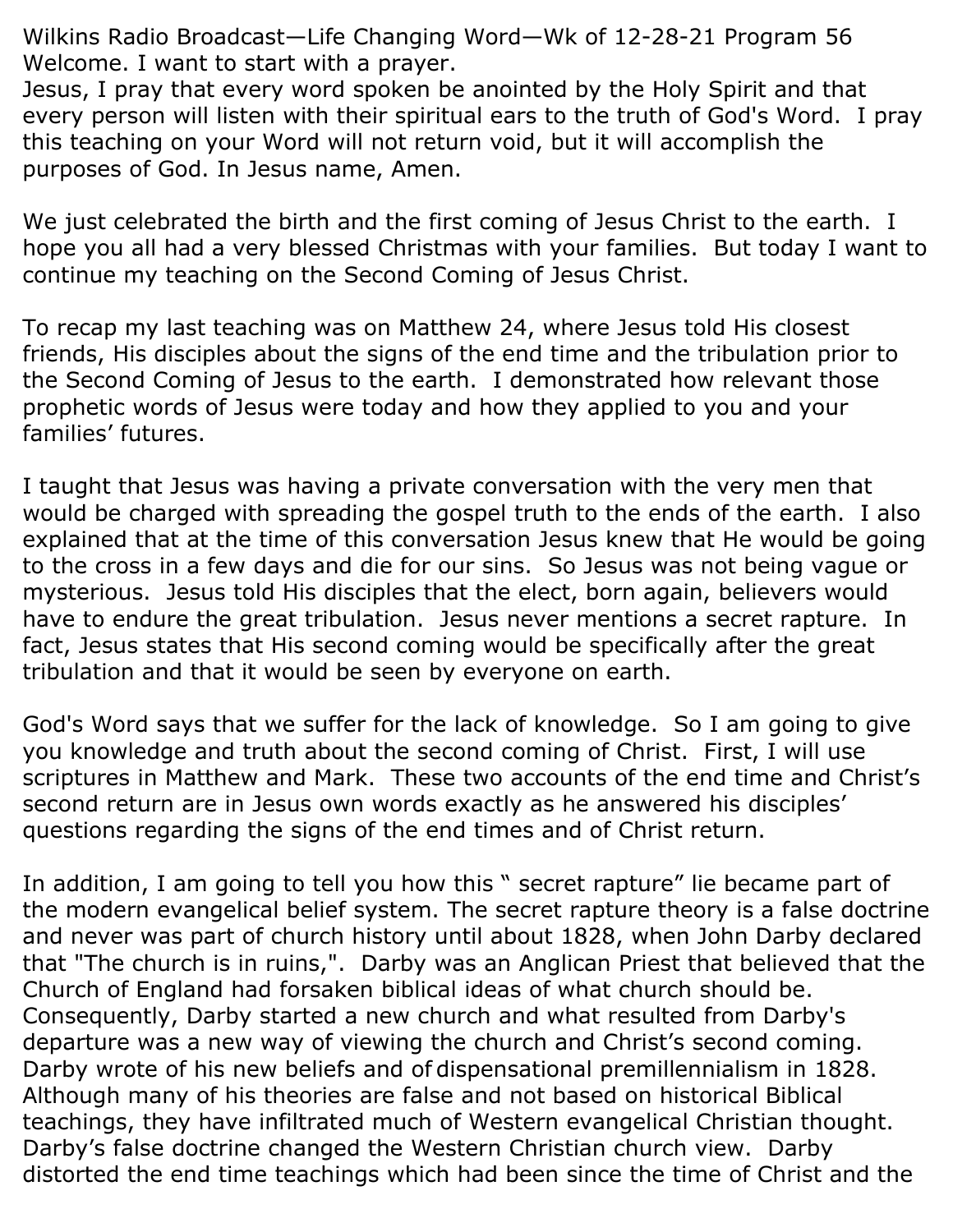early church. The principal church view for over 1500 years had been that the saints must prepare to endure tribulation and even martyrdom. However, endurance had fallen out of favor and the belief that Jesus would secretly rescue his saints became popular. Darby supported his new theory with scriptures taken out of context and Bible stories that could only infer a secret escape plan before the great tribulation.

Then about the same time frame, a woman named Margaret McDonald in Scotland had a dream and shared her belief in a separate catching away of Christians. This dream teaching seemed to further authenticate Darby's theories.

Finally the most significant source of this false doctrine was Cyrus Scofield. He published the Scofield Reference Bible that has been used by many Western evangelicals since the early 1900's. In that Bible, Scofield planted the seeds of Darby's dispensational premillennialism and secret rapture that has led to many born again Christians being misled about the actual second coming of Christ. The secret rapture theory is not scriptural, but has to be taught. You cannot arrive at this conclusion by just reading the scriptures. Instead, the rapture doctrine is introduced and then the scriptures are twisted to fit the theory. However, who was Scofield and did he live a life of Godly character and integrity. Here are some examples of breaches that he committed and I will let you decide if you want to trust your Biblical beliefs on his writings. Scofield failed to provide for his first family, committed adultery, was divorced, failed to pay debts, and eventually added words and teachings to the Bible which has misled thousands of believers.

Consequently, I believe this false teaching is a demonic attack on God's truth and was meant to deceive the generation of people that would have to actually live in the end times. What a destructive lie of satan that teaches God's people that they will escape tribulation and thus they will not be prepared to endure the tribulation. Just as Jesus warned, do not be deceived.

So now I will continue the true teaching on the second coming of Christ by looking at Mark's account of the same conversation that Matthew recorded with Jesus about the end times and His second coming. The following scriptures are found in Mark 13.

Now as He sat on the Mount of Olives opposite the temple, Peter, James, John, and Andrew asked Him privately, <sup>4</sup> "Tell us, when will these things be? And what *will be* the sign when all these things will be fulfilled?"

<sup>5</sup> And Jesus, answering them, began to say: "Take heed that no one deceives you. <sup>6</sup> For many will come in My name, saying, 'I am *He,*' and will deceive many. <sup>7</sup> But when you hear of wars and rumors of wars, do not be troubled; for *such things* must happen, but the end *is* not yet. <sup>8</sup> For nation will rise against nation, and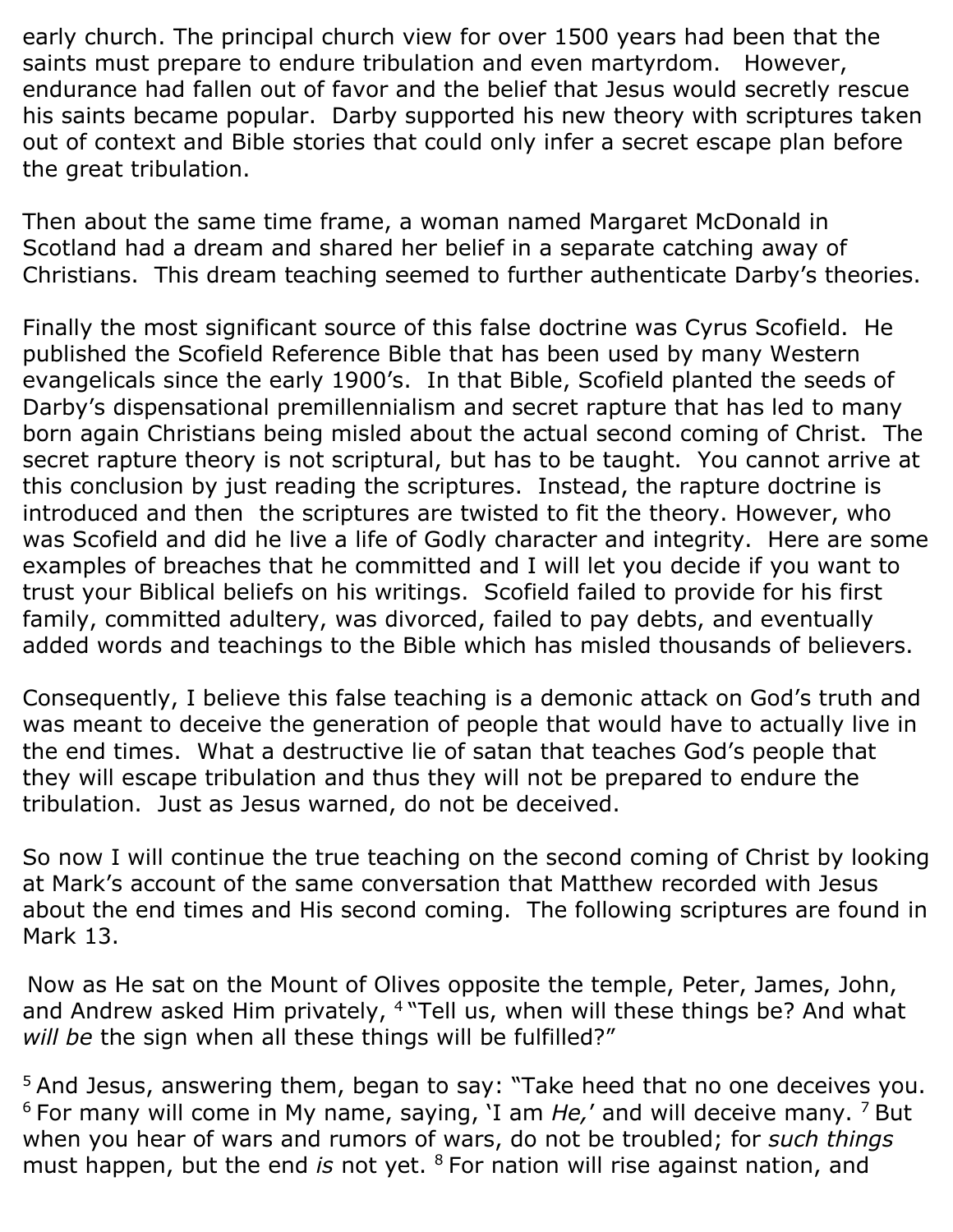kingdom against kingdom. And there will be earthquakes in various places, and there will be famines <sup>[\[a\]](https://www.biblegateway.com/passage/?search=mark%2013&version=NKJV#fen-NKJV-24726a)</sup>and troubles. These *are* the beginnings of <sup>[\[b\]](https://www.biblegateway.com/passage/?search=mark%2013&version=NKJV#fen-NKJV-24726b)</sup>sorrows.

<sup>9</sup> "But watch out for yourselves, for they will deliver you up to councils, and you will be beaten in the synagogues. You will  $[G]$ be brought before rulers and kings for My sake, for a witness to them.  $10$  And the gospel must first be preached to all the nations. <sup>11</sup> But when they arrest *you* and deliver you up, do not worry beforehand,  $[d]$ or premeditate what you will speak. But whatever is given you in that hour, speak that; for it is not you who speak, but the Holy Spirit.  $12$  Now brother will betray brother to death, and a father *his* child; and children will rise up against parents and cause them to be put to death. <sup>13</sup> And you will be hated by all for My name's sake. But he who [\[e\]](https://www.biblegateway.com/passage/?search=mark%2013&version=NKJV#fen-NKJV-24731e)endures to the end shall be saved.

<sup>14</sup> "So when you see the 'abomination of desolation,' [\[f\]](https://www.biblegateway.com/passage/?search=mark%2013&version=NKJV#fen-NKJV-24732f)spoken of by Daniel the prophet, standing where it ought not" (let the reader understand), "then let those who are in Judea flee to the mountains.  $15$  Let him who is on the housetop not go down into the house, nor enter to take anything out of his house. <sup>16</sup> And let him who is in the field not go back to get his clothes. <sup>17</sup> But woe to those who are pregnant and to those who are nursing babies in those days! <sup>18</sup> And pray that your flight may not be in winter. <sup>19</sup> For *in* those days there will be tribulation, such as has not been since the beginning of the creation which God created until this time, nor ever shall be.  $20$  And unless the Lord had shortened those days, no flesh would be saved; but for the elect's sake, whom He chose, He shortened the days.

<sup>21</sup> "Then if anyone says to you, 'Look, here *is* the Christ!' or, 'Look, *He is* there!' do not believe it. <sup>22</sup> For false christs and false prophets will rise and show signs and wonders to deceive, if possible, even the  $[4]$ elect. <sup>23</sup> But take heed; see, I have told you all things beforehand.

 $24$  "But in those days, after that tribulation, the sun will be darkened, and the moon will not give its light;  $25$  the stars of heaven will fall, and the powers in the heavens will be shaken. <sup>26</sup> Then they will see the Son of Man coming in the clouds with great power and glory. <sup>27</sup> And then He will send His angels, and gather together His [\[h\]](https://www.biblegateway.com/passage/?search=mark%2013&version=NKJV#fen-NKJV-24745h)elect from the four winds, from the farthest part of earth to the farthest part of heaven.

In Mark's account, Jesus also describes the end time and the second coming. Here we actually see Jesus saying that only the ones that endure to the end shall be saved. Jesus then tells believers that when you see the anti-Christ for them to flee to the mountains, not to look for a secret gathering of the saints in the clouds. Jesus goes on to explain that this time of tribulation on the earth is so bad that if the Lord did not shorten those tribulation days that no flesh would be saved. Jesus continues by saying that it is for the elect's sake that the days are shortened. In addition, Jesus states that the false Christ will be so convincing that even the elect may be deceived.